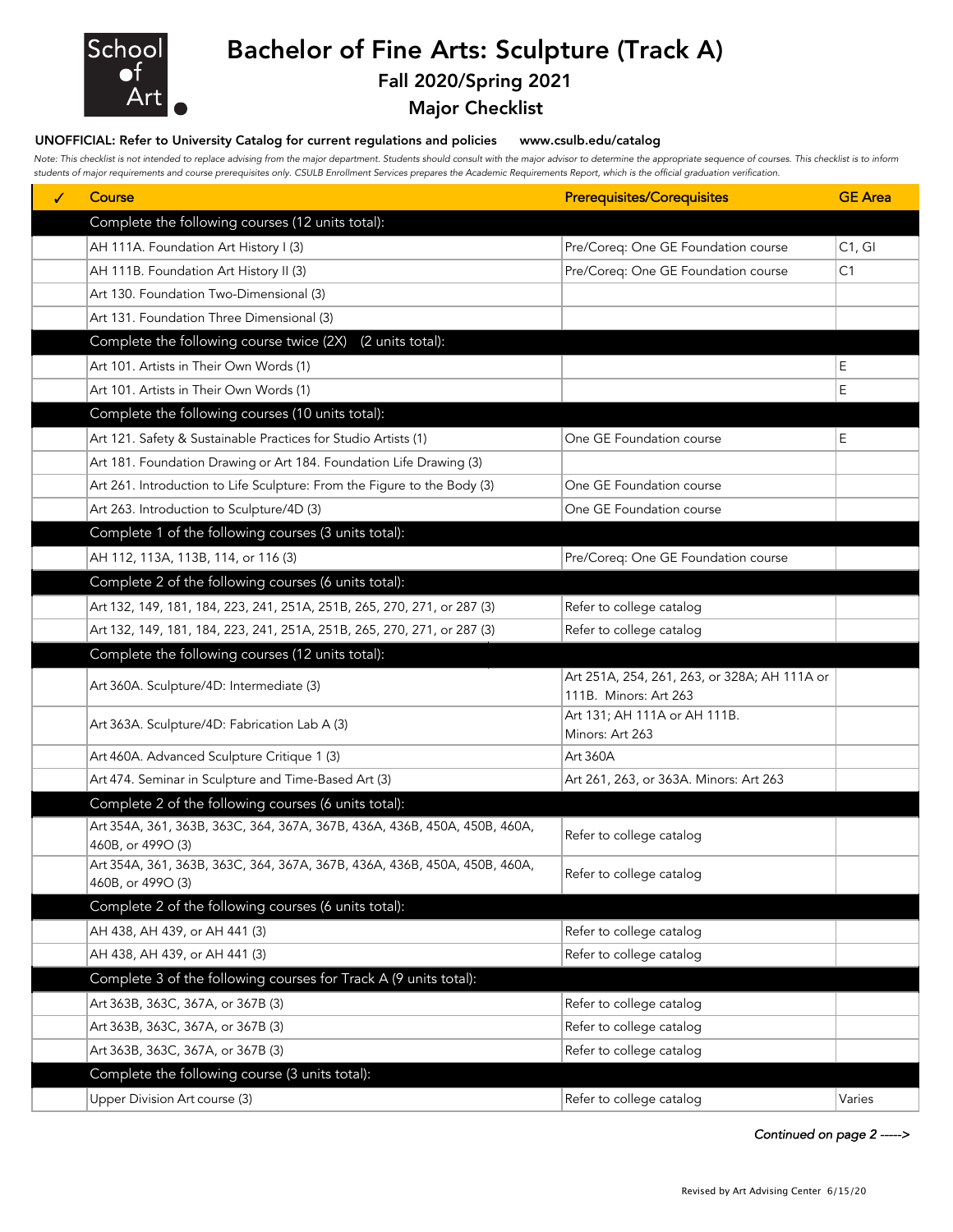

# Bachelor of Fine Arts: Sculpture (Track A)

Fall 2020/Spring 2021

Major Checklist

| Complete 1 of the following courses (3 units total):                     |                          |                                           |
|--------------------------------------------------------------------------|--------------------------|-------------------------------------------|
| Art 311. Writing About Visual Arts (3) or Art 333. Global Art Scenes (3) | Refer to college catalog | Art 311: F, C,<br>WI Art 333:<br>F, C, GI |
| Complete the following course (1 unit total):                            |                          |                                           |
| Art 491F. Sculpture/4D Senior Project (1)                                | Senior Sculpture major   |                                           |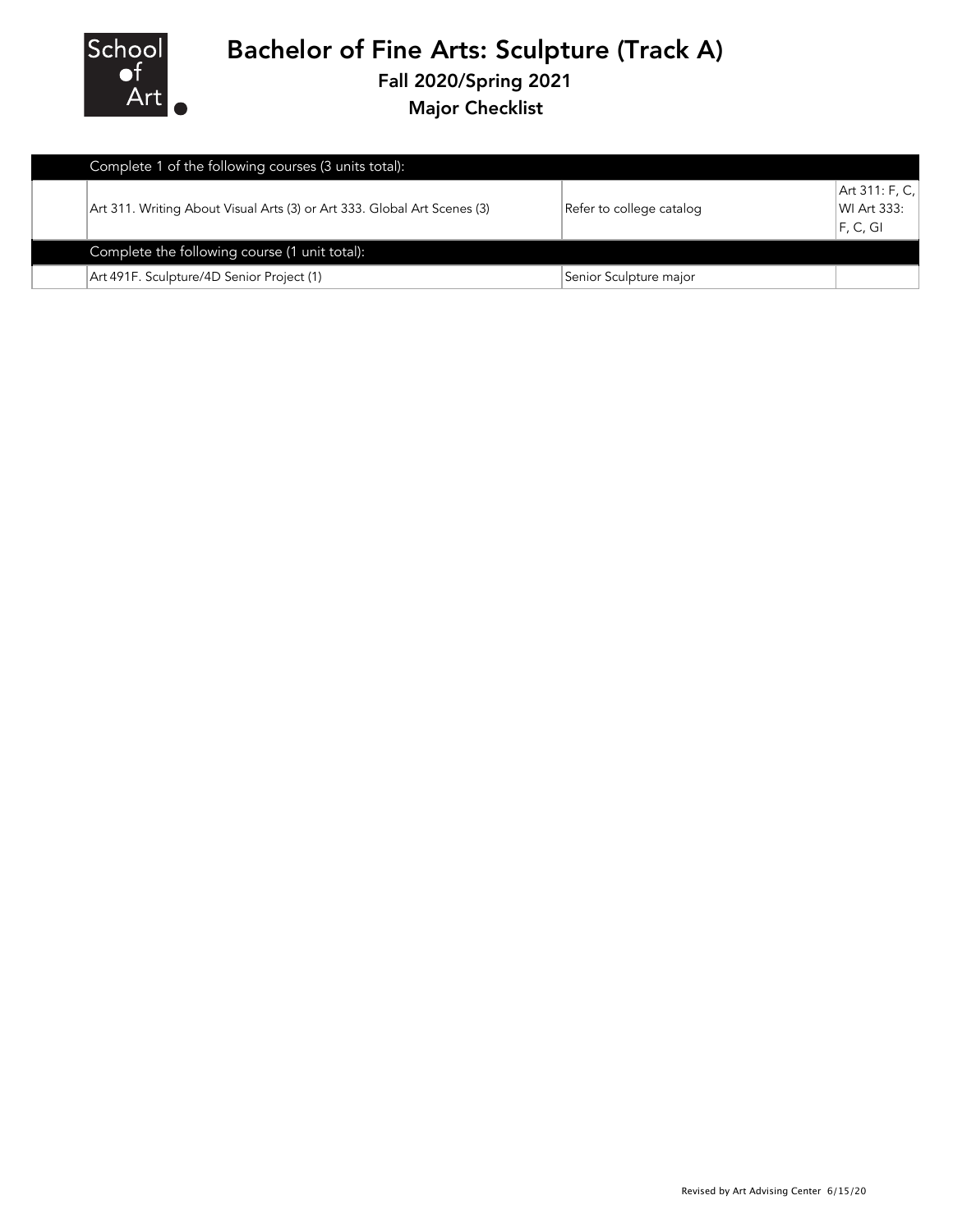

# Bachelor of Fine Arts: Sculpture (Track B)

## Fall 2020/Spring 2021

### Major Checklist

### UNOFFICIAL: Refer to University Catalog for current regulations and policies www.csulb.edu/catalog

*Note: This checklist is not intended to replace advising from the major department. Students should consult with the major advisor to determine the appropriate sequence of courses. This checklist is to inform students of major requirements and course prerequisites only. CSULB Enrollment Services prepares the Academic Requirements Report, which is the official graduation verification.*

| ✓ | Course                                                                                         | <b>Prerequisites/Corequisites</b>               | <b>GE</b> Area |
|---|------------------------------------------------------------------------------------------------|-------------------------------------------------|----------------|
|   | Complete the following courses (12 units total):                                               |                                                 |                |
|   | AH 111A. Foundation Art History I (3)                                                          | Pre/Coreq: One GE Foundation course             | C1, G1         |
|   | AH 111B. Foundation Art History II (3)                                                         | Pre/Coreq: One GE Foundation course             | C1             |
|   | Art 130. Foundation Two-Dimensional (3)                                                        |                                                 |                |
|   | Art 131. Foundation Three Dimensional (3)                                                      |                                                 |                |
|   | Complete the following course twice (2X)<br>(2 units total):                                   |                                                 |                |
|   | Art 101. Artists in Their Own Words (1)                                                        |                                                 | Е              |
|   | Art 101. Artists in Their Own Words (1)                                                        |                                                 | E              |
|   | Complete the following courses (10 units total):                                               |                                                 |                |
|   | Art 121. Safety & Sustainable Practices for Studio Artists (1)                                 | One GE Foundation course                        | Е              |
|   | Art 181. Foundation Drawing (3)                                                                |                                                 |                |
|   | Art 261. Introduction to Life Sculpture: From the Figure to the Body (3)                       | One GE Foundation course                        |                |
|   | Art 263. Introduction to Sculpture/4D (3)                                                      | One GE Foundation course                        |                |
|   | Complete 1 of the following courses (3 units total):                                           |                                                 |                |
|   | AH 112, 113A, 113B, 114, or 116 (3)                                                            | Pre/Coreq: One GE Foundation course             |                |
|   | Complete 2 of the following courses (6 units total):                                           |                                                 |                |
|   | Art 132, 149, 184, 223, 241, 251A, 251B, 265, 270, 271, or 287 (3)                             | Refer to college catalog                        |                |
|   | Art 132, 149, 184, 223, 241, 251A, 251B, 265, 270, 271, or 287 (3)                             | Refer to college catalog                        |                |
|   | Complete the following courses (12 units total):                                               |                                                 |                |
|   | Art 360A. Sculpture/4D: Intermediate (3)                                                       | Art 251A, 254, 261, 263, or 328A; AH 111A       |                |
|   |                                                                                                | or 111B. Minors: Art 263                        |                |
|   | Art 363A. Sculpture/4D: Fabrication Lab A (3)                                                  | Art 131; AH 111A or AH 111B.<br>Minors: Art 263 |                |
|   | Art 460A. Advanced Sculpture Critique 1 (3)                                                    | Art 360A                                        |                |
|   | Art 474. Seminar in Sculpture and Time-Based Art (3)                                           | Art 261, 263, or 363A. Minors: Art 263          |                |
|   | Complete 2 of the following courses (6 units total):                                           |                                                 |                |
|   | Art 354A, 361, 363B, 363C, 364, 367A, 367B, 436A, 436B, 450A, 450B, 460A,                      |                                                 |                |
|   | 460B, or 499O (3)                                                                              | Refer to college catalog                        |                |
|   | Art 354A, 361, 363B, 363C, 364, 367A, 367B, 436A, 436B, 450A, 450B, 460A,<br>460B, or 499O (3) | Refer to college catalog                        |                |
|   | Complete 2 of the following courses (6 units total):                                           |                                                 |                |
|   | AH 438, AH 439, or AH 441 (3)                                                                  | Refer to college catalog                        |                |
|   | AH 438, AH 439, or AH 441 (3)                                                                  | Refer to college catalog                        |                |
|   | Complete 3 of the following courses for Track B (9 units total):                               |                                                 |                |
|   | Art 363C, 363D, 364, 436A, or 450A (3)                                                         | Refer to college catalog                        |                |
|   | Art 363C, 363D, 364, 436A, or 450A (3)                                                         | Refer to college catalog                        |                |
|   | Art 363C, 363D, 364, 436A, or 450A (3)                                                         | Refer to college catalog                        |                |
|   | Complete the following course (3 units total):                                                 |                                                 |                |
|   | Upper Division Art course (3)                                                                  | Refer to college catalog                        | Varies         |